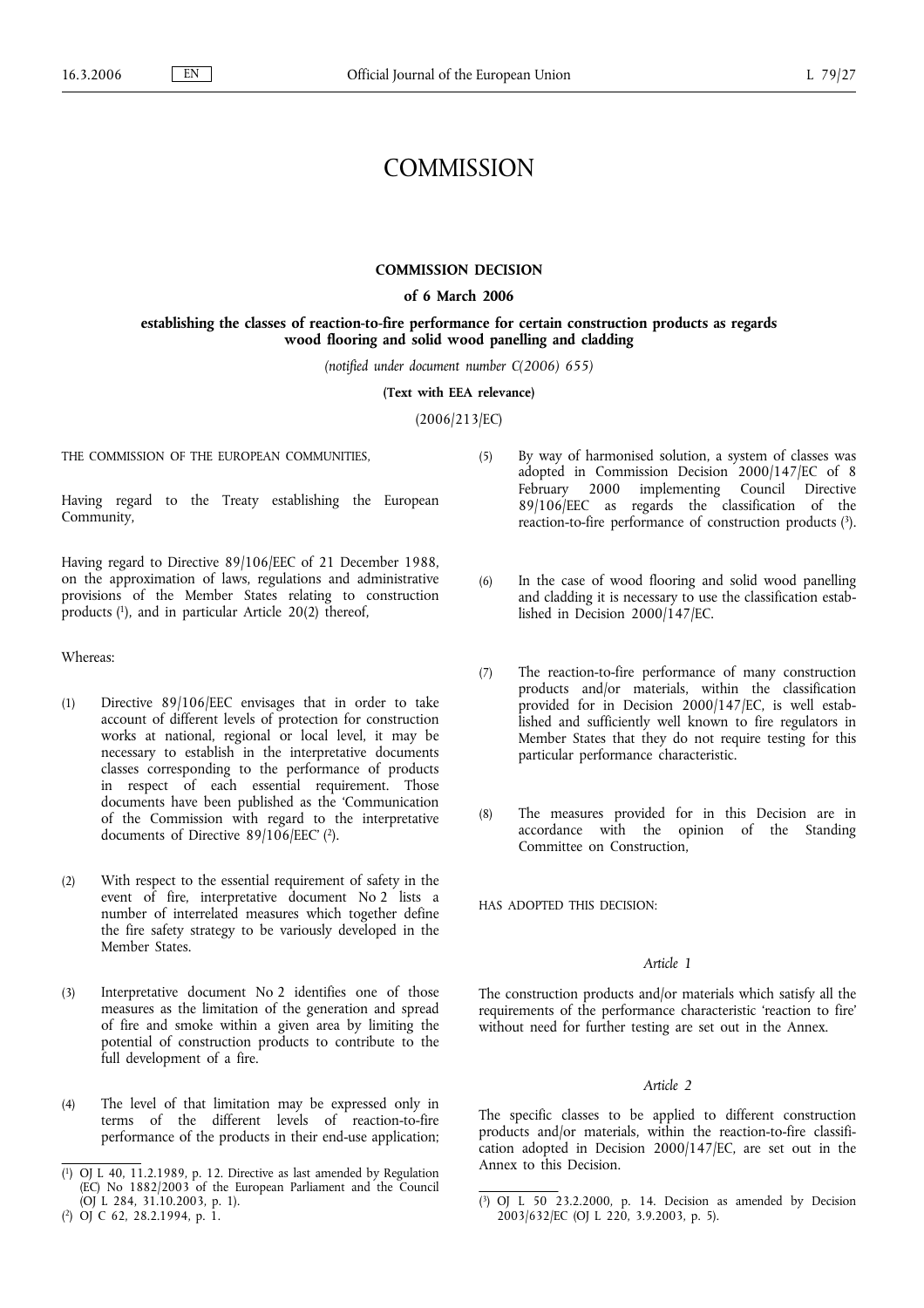# *Article 3*

Products shall be considered in relation to their end-use application, where relevant.

# *Article 4*

This Decision is addressed to the Member States.

Done at Brussels, 6 March 2006.

*For the Commission* Günter VERHEUGEN *Vice-President*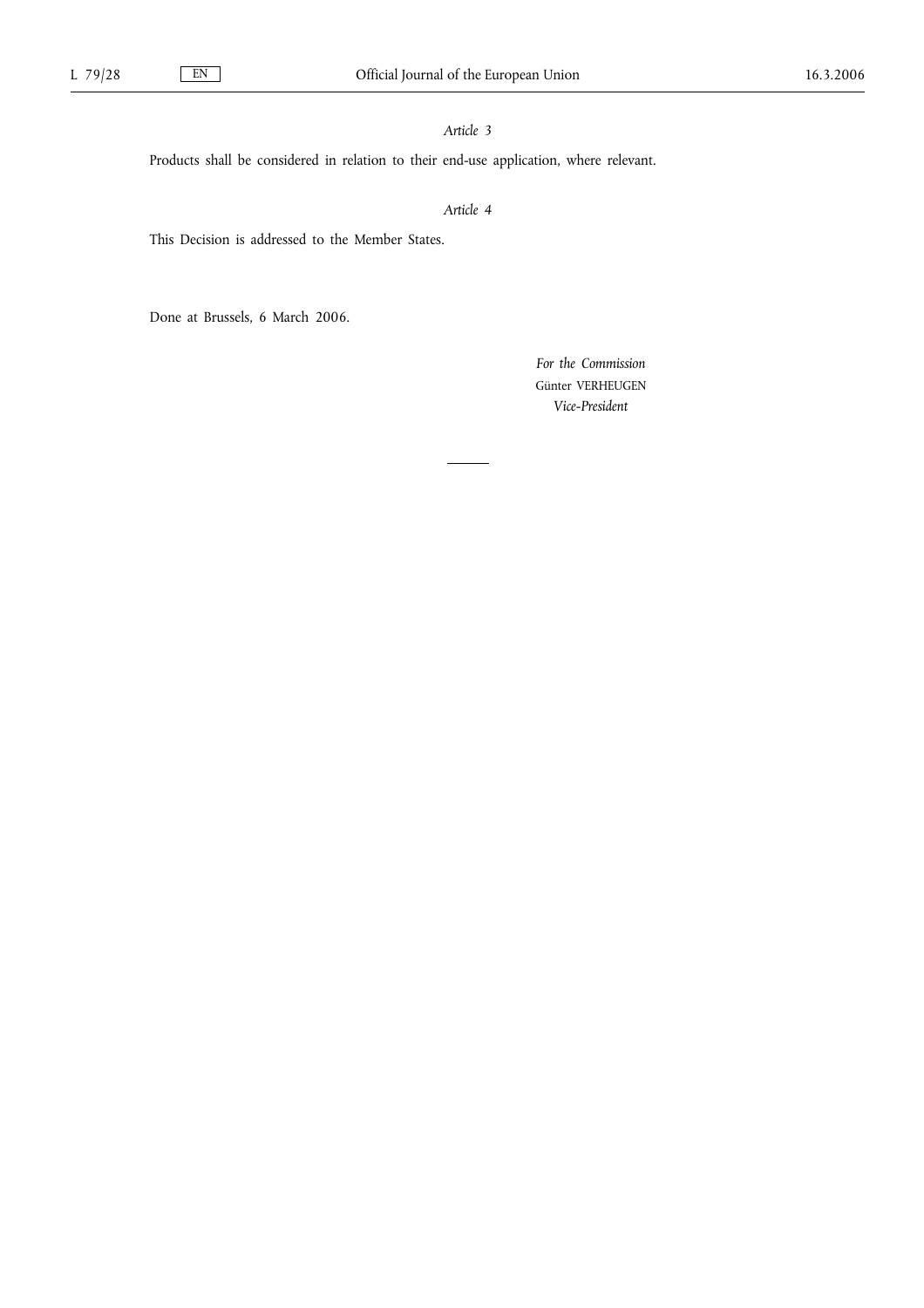#### *ANNEX*

The tables set out in this Annex, list construction products and/or materials which satisfy all of the requirements for the performance characteristic reaction to fire without need for testing.

# **Table 1**

# CLASSES OF REACTION TO FIRE PERFORMANCE FOR WOOD FLOORING

| Material $(1)$ , $(7)$       | Product detail (4)                                                                                                      | Minimum mean<br>density $(5)$<br>$\frac{\text{kg}}{\text{m}^3}$ | Minimum<br>overall<br>thickness<br>(mm) | End-use condition                     | Class $(3)$ for<br>floorings |
|------------------------------|-------------------------------------------------------------------------------------------------------------------------|-----------------------------------------------------------------|-----------------------------------------|---------------------------------------|------------------------------|
| Wood flooring and<br>parquet | Solid flooring of oak or<br>with<br>surface<br><b>beech</b><br>coating                                                  | Beech: 680<br>Oak: 650                                          | 8                                       | Glued to<br>substrate $(6)$           | $C_{\text{fl}}$ - s1         |
|                              | Solid flooring of<br>oak,<br>beech or<br>spruce<br>and<br>with surface coating                                          | Beech: 680<br>Oak: 650<br>Spruce: 450                           | 20                                      | With or without air<br>gap underneath |                              |
|                              | Solid wood flooring with<br>surface coating and not<br>specified above                                                  | 390                                                             | 8                                       | Without air gap<br>underneath         | $D_f - s1$                   |
|                              |                                                                                                                         |                                                                 | 20                                      | With or without air<br>gap underneath |                              |
| Wood parquet                 | Multilayer parquet with a<br>top layer of oak of at<br>least<br>$5 \text{ mm}$<br>thickness<br>and with surface coating | 650<br>(top layer)                                              | 10                                      | Glued to<br>substrate $(6)$           | $C_{fl}$ - s1                |
|                              |                                                                                                                         |                                                                 | 14(2)                                   | With or without air<br>gap underneath |                              |
|                              | Multilayer parquet with<br>surface coating and not<br>specified above                                                   | 500                                                             | 8                                       | Glued to substrate                    | $D_f - s1$                   |
|                              |                                                                                                                         |                                                                 | 10                                      | Without air gap<br>underneath         |                              |
|                              |                                                                                                                         |                                                                 | 14 $(2)$                                | With or without air<br>gap underneath |                              |
| Veneered floor<br>covering   | Veneered floor covering<br>with surface coating                                                                         | 800                                                             | 6(2)                                    | Without air gap<br>underneath         | $D_f - s1$                   |

(<sup>1</sup>) Mounted in accordance with EN ISO 9239-1, on a substrate of at least Class D - s2, d0 and with minimum density of 400 kg/m<sup>3</sup> or with an air gap underneath.

( 2) An interlayer of at least Class E and with maximum thickness 3 mm may be included in applications without an air gap, for parquet products with 14 mm thickness or more and for veneered floor coverings.

( 3) Class as provided for in Commission Decision 2000/147/EC Annex Table 2.

(4) Type and quantity of surface coatings included are acrylic, polyurethane or soap, 50 - 100 g/m<sup>2</sup>, and oil, 20 - 60 g/m<sup>2</sup>.

( $5$ ) Conditioned according to EN 13238 (50 % RH 23 °C).

( 6) Substrate at least Class A2 - s1, d0.

( 7) Applies also to steps of stairs.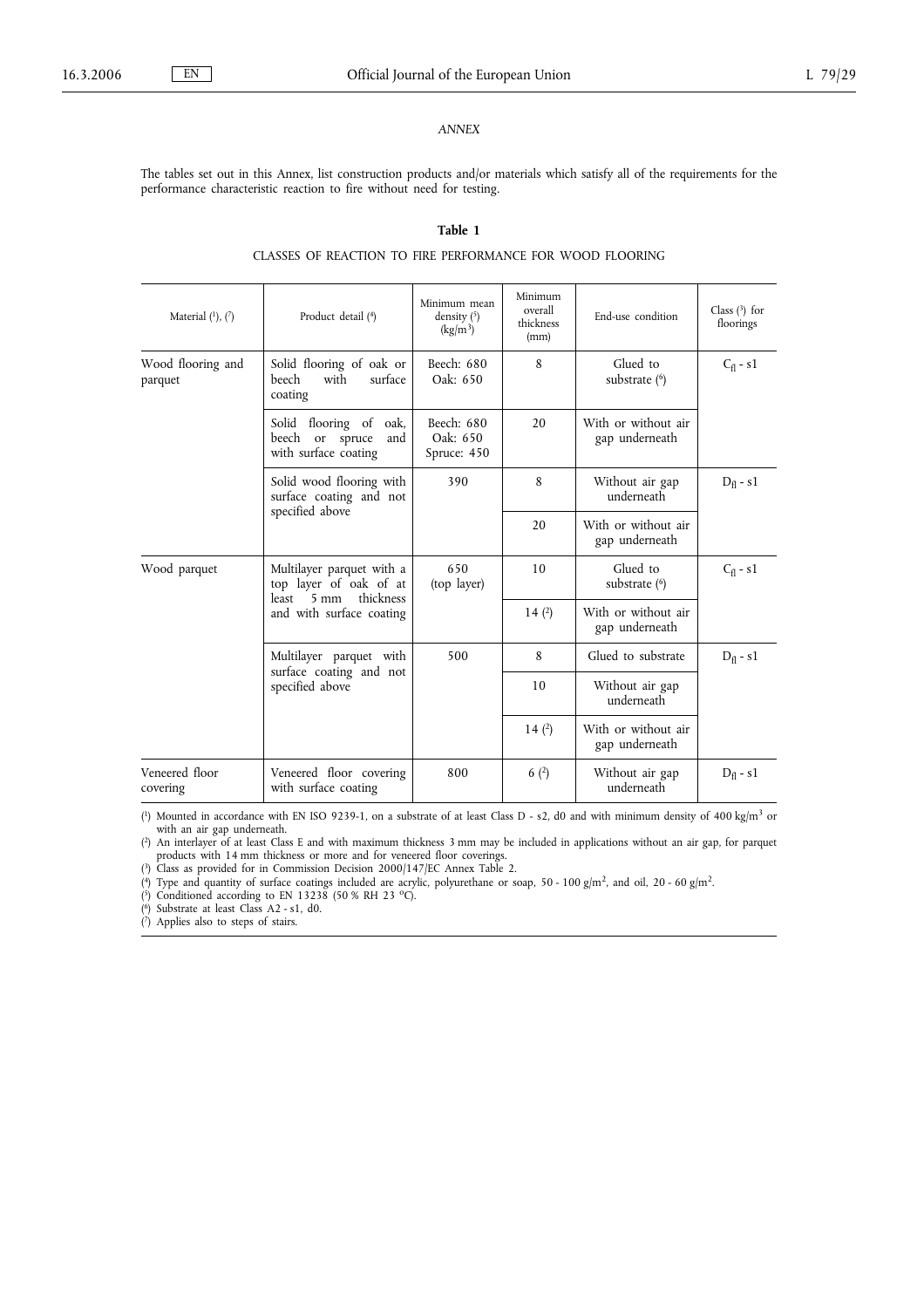### **Table 2**

#### CLASSES OF REACTION TO FIRE PERFORMANCE FOR SOLID WOOD PANELLING AND CLADDING

| Material $(11)$                 | Product detail $(5)$                                                                                               | Minimum mean<br>density $(6)$<br>(kg/m <sup>3</sup> ) | Minimum<br>thicknesses.<br>total/<br>minimum $(7)$<br>(mm) | End-use condition (4)                               | Class $(3)$      |  |  |  |
|---------------------------------|--------------------------------------------------------------------------------------------------------------------|-------------------------------------------------------|------------------------------------------------------------|-----------------------------------------------------|------------------|--|--|--|
| Panelling and<br>cladding $(1)$ | Wood pieces with or<br>without<br>tongue<br>and<br>and with or<br>groove<br>without profiled surface               | 390                                                   | 9/6                                                        | Without air gap or<br>with closed air gap<br>behind | $D - s2$ , d2    |  |  |  |
|                                 |                                                                                                                    |                                                       | 12/8                                                       |                                                     | $D - s2$ , d $0$ |  |  |  |
| Panelling and<br>cladding $(2)$ | Wood pieces with or<br>without<br>tongue<br>and<br>and with<br>groove<br><sub>or</sub><br>without profiled surface | 390                                                   | 9/6                                                        | With open air gap<br>$\leq$ 20 mm behind            | $D - s2$ , d $0$ |  |  |  |
|                                 |                                                                                                                    |                                                       | 18/12                                                      | Without air gap or<br>with open air gap<br>behind   |                  |  |  |  |
| Wood ribbon<br>elements (8)     | Wood pieces mounted on<br>a support frame $(9)$                                                                    | 390                                                   | 18                                                         | Surrounded by open<br>air on all sides $(10)$       | $D - s2$ , d $0$ |  |  |  |

( 1) Mounted mechanically on a wood batten support frame, with the gap closed or filled with a substrate of at least class A2 - s1, d0 with minimum density of 10 kg/m<sup>3</sup> or filled with a substrate of cellulose insulation material of at least class E and with or without a vapour barrier behind. The wood product shall be designed to be mounted without open joints.

 $(2)$ 2) Mounted mechanically on a wood batten support frame, with or without an open air gap behind. The wood product shall be designed to be mounted without open joints.

( 3) Class as provided for in Table 1 of the Annex to Commission Decision 2000/147/EC.

 $(4)$ <sup>4</sup>) An open air gap may include possibility for ventilation behind the product, while a closed air gap will exclude such ventilation. The substrate behind the air gap must be of at least class A2 - s1, d0 with a minimum maximum 20 mm and with vertical wood pieces, the substrate may be of at least class D - s2, d0.

( 5) Joints include all types of joints, e.g. butt joints and tongue and groove joints.

( 6) Conditioned according to EN 13238.

( 7) As illustrated in Figure a below. Profiled area of the exposed side of the panel not more than 20 % of the plane area, or 25 % if measured at both exposed and unexposed side of the panel. For butt joints, the larger thickness applies at the joint interface.

( 8) Rectangular wood pieces, with or without rounded corners, mounted horizontally or vertically on a support frame and surrounded by air on all sides, mainly used close to other building elements, both in interior and exterior applications.

( 9) Maximum exposed area (all sides of rectangular wood pieces and wood support frame) not more than 110 % of the total plane area, see Figure b.

( 10) Other building elements closer than 100 mm from the wood ribbon element (excluding its support frame) must be of at least class A2 - s1, d0, at distances 100 - 300 mm of at least class B - s1, d0 and at distances more than 300 mm of at least class D - s2, d0.

( 11) Applies also to stairs.